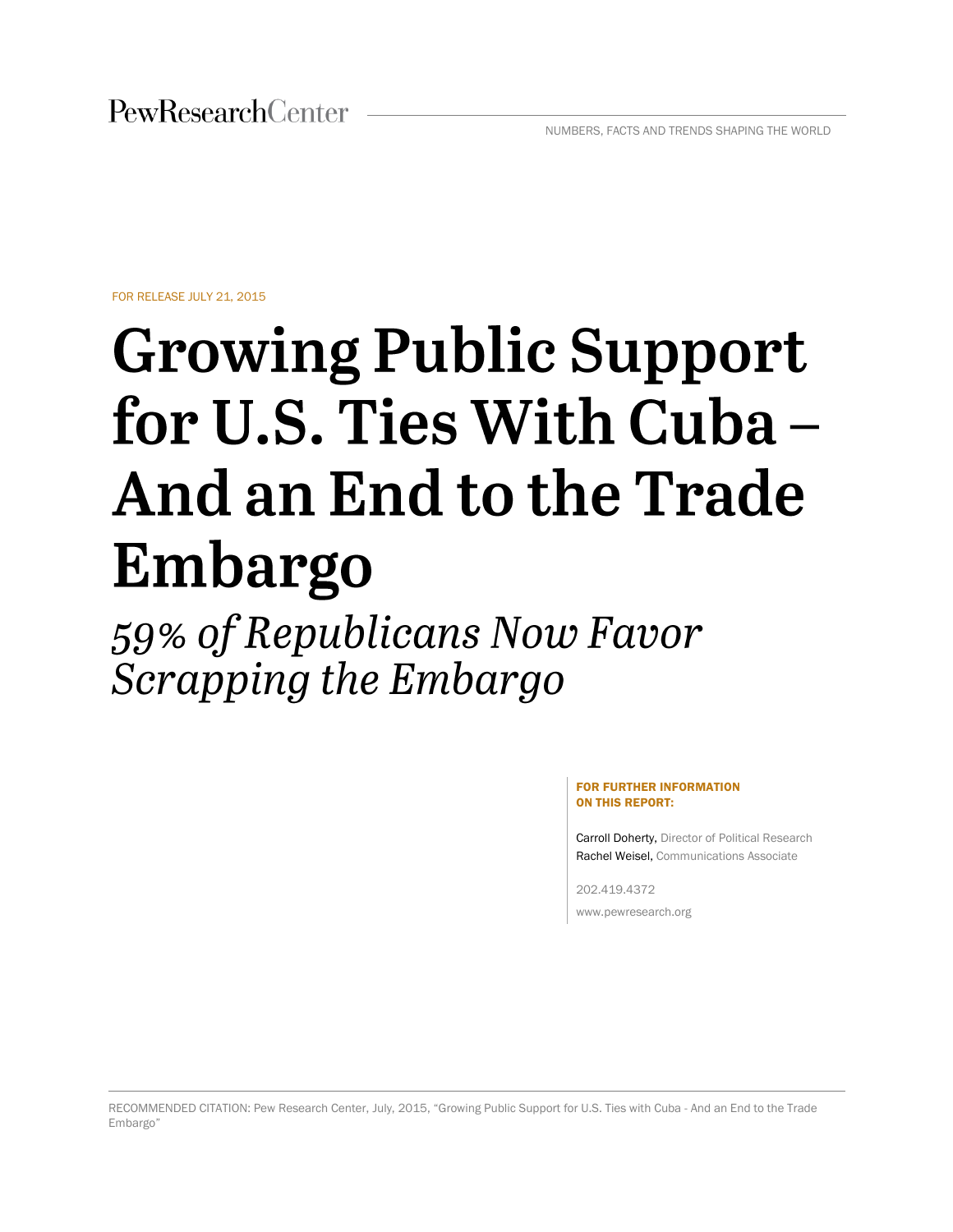# **Growing Public Support for U.S. Ties With** Cuba - And an End to the Trade Embargo

59% of Republicans Now Favor Scrapping the Embargo

As the United States and Cuba moved this week to end more than 50 years of diplomatic conflict,

public support for re-establishing relations with Cuba has increased. There is equally broad, and growing, support for ending the U.S. trade embargo against Cuba. In addition, a [separate survey released today](http://www.pewglobal.org/2015/07/21/latin-americans-approve-of-u-s-re-establishing-diplomatic-ties-with-cuba) finds that the publics of several Latin American nations also view renewed U.S.-Cuba relations favorably.

Nearly three-quarters (73%) of Americans say they approve of the U.S. re-establishing diplomatic relations with Cuba, up 10 points since January. A similar majority (72%) favors the U.S. ending its trade embargo against Cuba, "which would allow U.S. companies to do business in Cuba and Cuban companies to do business in the U.S."

The share saying a thaw in U.S.-Cuba relations will lead to increased democracy in Cuba also

# Increasing Support for Renewed U.S. Ties With Cuba

*% saying they approve/favor…*



has risen, though fewer than half (43%) say they expect Cuba to become more democratic over the next several years. Still, in January just 32% predicted that Cuba would become more democratic.

The latest Pew Research Center survey, conducted July 14-20, 2015 among 2,002 adults, finds that support for renewed U.S. diplomatic relations with Cuba has increased across nearly all partisan groups since January. Currently, 56% of Republicans say they approve of the U.S. re-establishing diplomatic relations with Cuba, up 16 percentage points since January. Larger majorities of Democrats (83%) and independents (75%) favor renewed diplomatic relations with Cuba, up nine and eight percentage points, respectively, since then.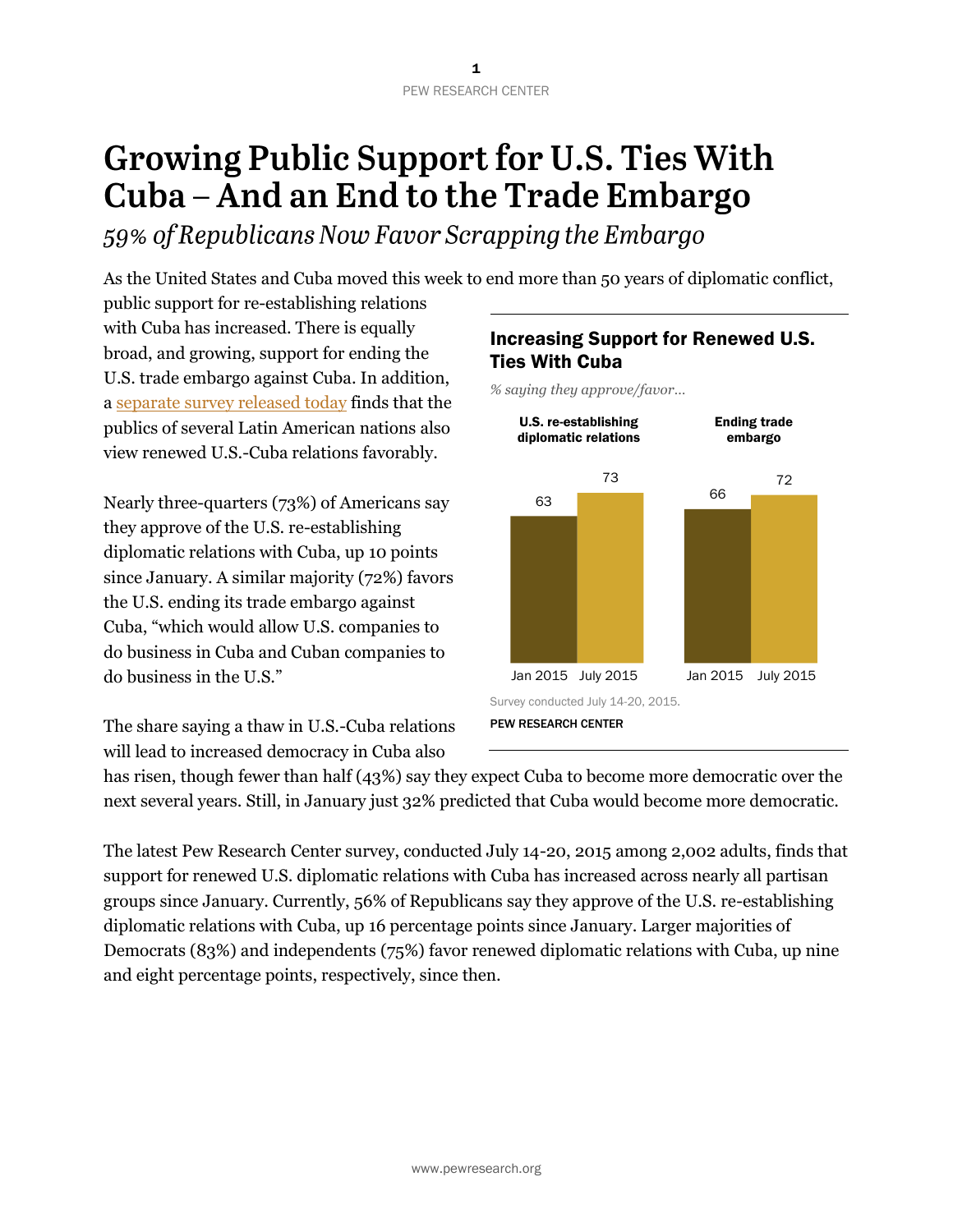There has been a similar shift across party lines in support for ending the U.S. trade embargo against Cuba. Notably, some of the most dramatic change in views of U.S. relations with Cuba has come among conservative Republicans.

Currently, 55% of conservative Republicans say they favor ending the U.S. trade embargo against Cuba; in January, just 40% supported the United States dropping its trade embargo against Cuba. And

52% of conservative Republicans now say they approve of the U.S. re-establishing diplomatic relations with Cuba, up 19 points since January.

Support for restoring diplomatic ties with Cuba, and ending the embargo, spans virtually all groups in the population. And since January, increasing shares across most demographic groups favor both of these actions.

### Republicans Less Supportive Than Democrats of U.S. Ties With Cuba, But 59% Favor Ending Trade Embargo

*% saying they approve/favor...*

|              |    | Re-establishing<br>diplomatic relations |       |    | <b>Ending</b><br>trade embargo |       |
|--------------|----|-----------------------------------------|-------|----|--------------------------------|-------|
|              |    | Jan 2015 July 2015 Change               |       |    | Jan 2015 July 2015 Change      |       |
|              | %  | %                                       |       | %  | %                              |       |
| Total        | 63 | 73                                      | $+10$ | 66 | 72                             | $+6$  |
| Republican   | 40 | 56                                      | $+16$ | 47 | 59                             | $+12$ |
| Cons Rep     | 33 | 52                                      | $+19$ | 40 | 55                             | $+15$ |
| Mod/Lib Rep  | 54 | 66                                      | $+12$ | 61 | 67                             | $+6$  |
| Independent  | 67 | 75                                      | $+8$  | 69 | 72                             | $+3$  |
| Democrat     | 74 | 83                                      | $+9$  | 78 | 82                             | $+4$  |
| Cons/Mod Dem | 69 | 79                                      | $+10$ | 72 | 78                             | $+6$  |
| Lib Dem      | 80 | 90                                      | $+10$ | 87 | 88                             | $+1$  |
|              |    |                                         |       |    |                                |       |

Survey conducted July 14-20, 2015.

PEW RESEARCH CENTER

## Majorities Across Demographic Groups Favor Renewed Ties With Cuba

|               |    | Re-establishing<br>diplomatic relations |       | <b>Ending trade</b><br>embargo |
|---------------|----|-----------------------------------------|-------|--------------------------------|
|               |    | Approve Disapprove                      | Favor | Oppose                         |
|               | %  | %                                       | %     | %                              |
| Total         | 73 | 20                                      | 72    | 24                             |
| Men           | 78 | 18                                      | 78    | 20                             |
| Women         | 67 | 23                                      | 66    | 28                             |
| White         | 72 | 20                                      | 72    | 24                             |
| <b>Black</b>  | 68 | 25                                      | 74    | 23                             |
| Hispanic      | 75 | 20                                      | 74    | 23                             |
| 18-29         | 78 | 16                                      | 83    | 14                             |
| 30-49         | 73 | 17                                      | 72    | 24                             |
| 50-64         | 72 | 23                                      | 71    | 26                             |
| 65+           | 68 | 25                                      | 64    | 29                             |
| College grad+ | 81 | 15                                      | 80    | 16                             |
| Some college  | 75 | 18                                      | 73    | 23                             |
| H.S. or less  | 65 | 26                                      | 66    | 29                             |

Survey conducted July 14-20, 2015. Whites and blacks include only those who are not Hispanic; Hispanics are of any race. Don't know responses not shown.

#### PEW RESEARCH CENTER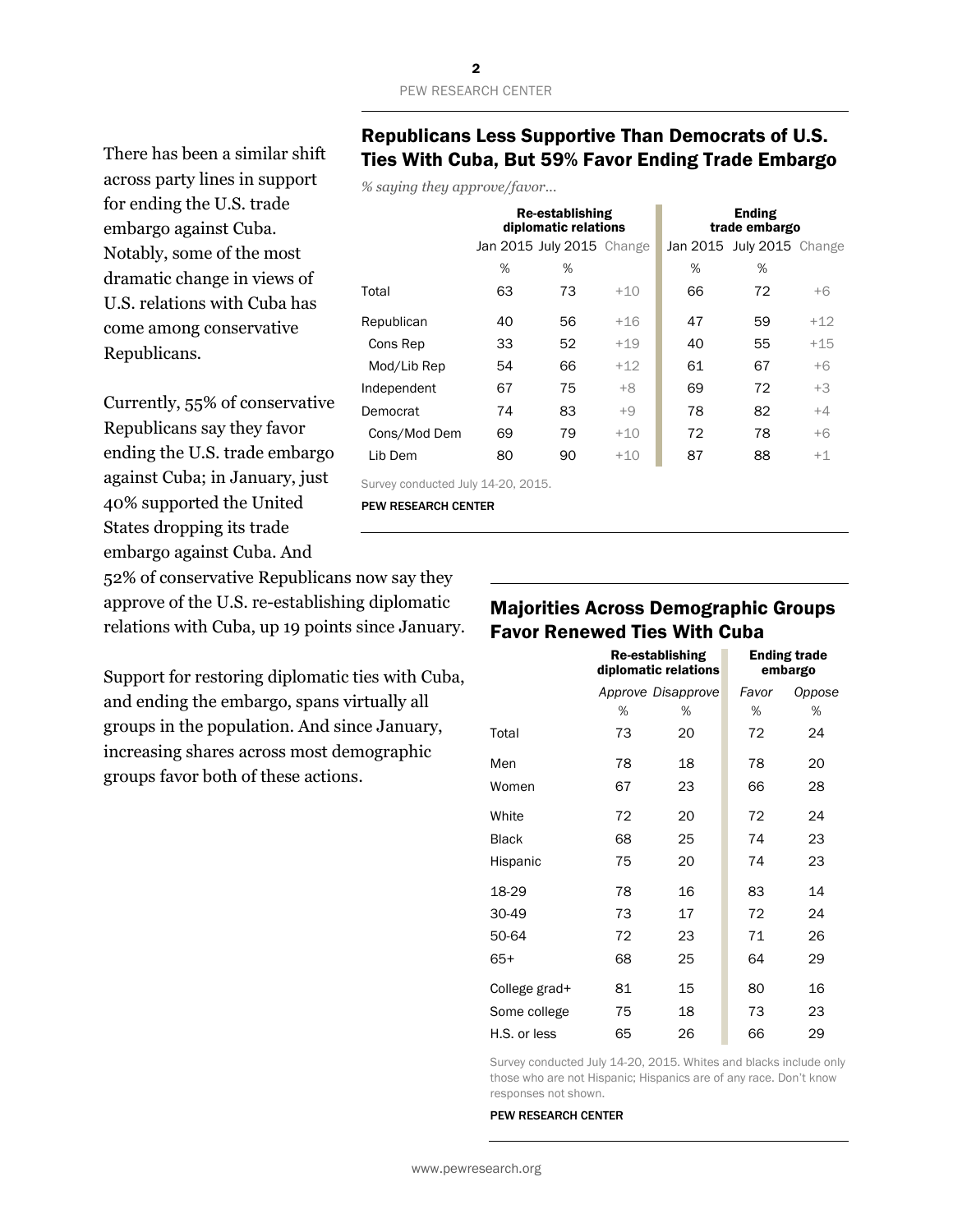Overall, the public remains skeptical about the prospects of Cuba shifting in a democratic direction but more (43%) say they think the communist country will become more democratic over the next several years than did so in January (32%). About half (49%) say they expect Cuba to stay about the same as it is now.

Among Democrats, there is increasing optimism that Cuba will become more democratic over the next several years: 51% of Democrats say this now, compared with just 41% in January. Republicans are also slightly more likely to predict that Cuba will become more democratic; still, just a third (33%) express this view.

Nearly six-in-ten liberal Democrats (58%) say that Cuba will become more democratic over the next several years, compared with just 29% of conservative Republicans who say the same.

## Modest Expectations for a More Democratic Cuba

*% saying over next several years, Cuba will become …*



Survey conducted July 14-20, 2015. Don't know responses not shown.

PEW RESEARCH CENTER

## Most Liberal Democrats See Cuba Becoming More Democratic; Republicans Are Skeptical

*% saying over the next several years, Cuba will be …*

| <b>More</b><br>democratic | Less<br>democratic | About<br>the same | <b>DK</b> |
|---------------------------|--------------------|-------------------|-----------|
| %                         | %                  | %                 |           |
| 43                        | 3                  | 49                | $5 = 100$ |
| 33                        | 6                  | 56                | $5 = 100$ |
| 29                        | 6                  | 59                | $5 = 100$ |
| 40                        | 6                  | 51                | $3 = 100$ |
| 42                        | 3                  | 50                | $6 = 100$ |
| 51                        | 2                  | 43                | $4 = 100$ |
| 48                        | 3                  | 47                | $2 = 100$ |
| 58                        | $\star$            | 37                | $4 = 100$ |
|                           |                    |                   |           |

Survey conducted July 14-20, 2015. Figures may not add to 100% because of rounding.

#### PEW RESEARCH CENTER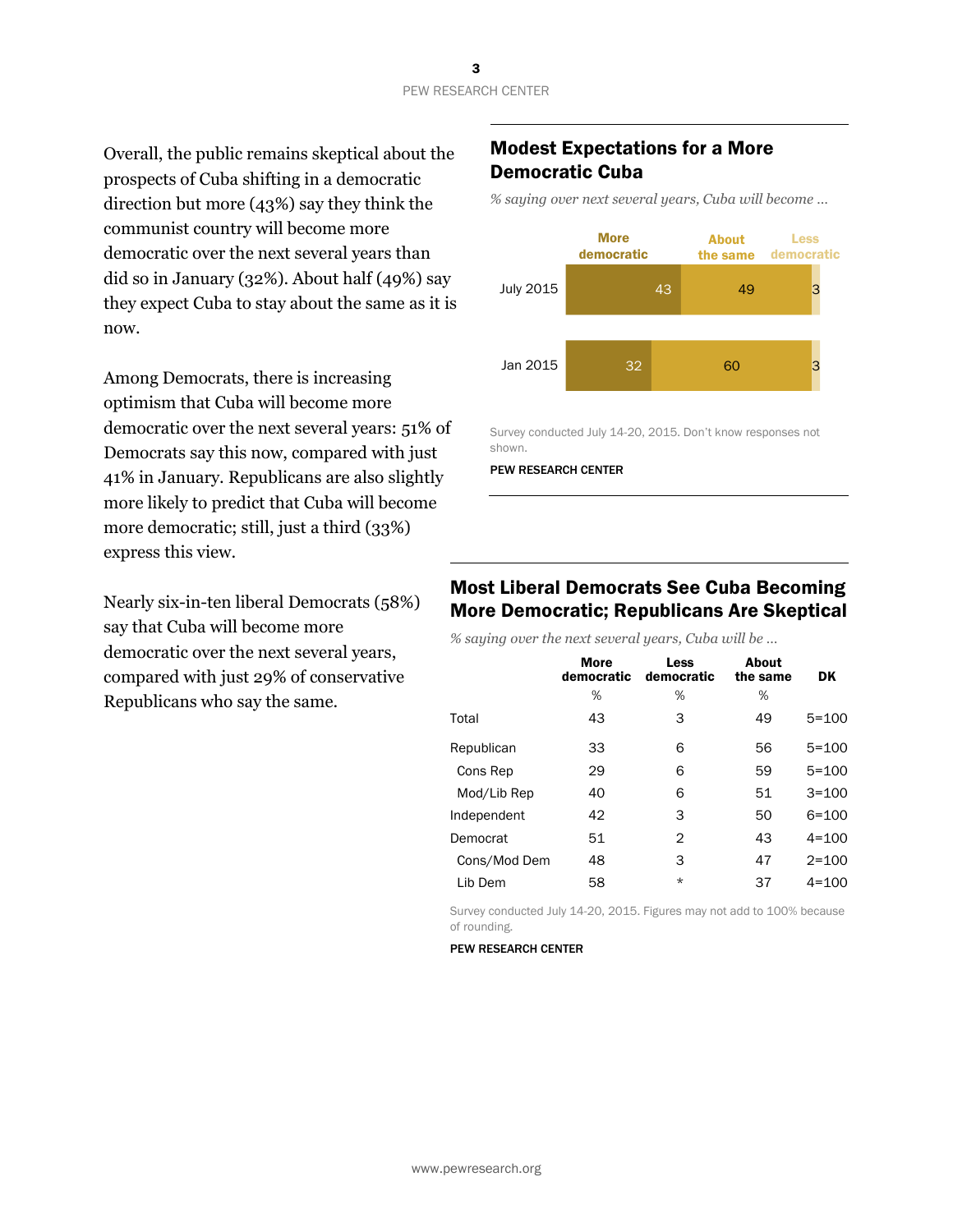# About the Survey

The analysis in this report is based on telephone interviews conducted July 14-20, 2015 among a national sample of 2,002 adults, 18 years of age or older, living in all 50 U.S. states and the District of Columbia (700 respondents were interviewed on a landline telephone, and 1,302 were interviewed on a cell phone, including 758 who had no landline telephone). The survey was conducted by interviewers at Princeton Data Source under the direction of Princeton Survey Research Associates International. A combination of landline and cell phone random digit dial samples were used; both samples were provided by Survey Sampling International. Interviews were conducted in English and Spanish. Respondents in the landline sample were selected by randomly asking for the youngest adult male or female who is now at home. Interviews in the cell sample were conducted with the person who answered the phone, if that person was an adult 18 years of age or older. For detailed information about our survey methodology, see <http://www.pewresearch.org/methodology/u-s-survey-research/>

The combined landline and cell phone sample are weighted using an iterative technique that matches gender, age, education, race, Hispanic origin and nativity and region to parameters from the 2013 Census Bureau's American Community Survey and population density to parameters from the Decennial Census. The sample also is weighted to match current patterns of telephone status (landline only, cell phone only, or both landline and cell phone), based on extrapolations from the 2014 National Health Interview Survey. The weighting procedure also accounts for the fact that respondents with both landline and cell phones have a greater probability of being included in the combined sample and adjusts for household size among respondents with a landline phone. The margins of error reported and statistical tests of significance are adjusted to account for the survey's design effect, a measure of how much efficiency is lost from the weighting procedures.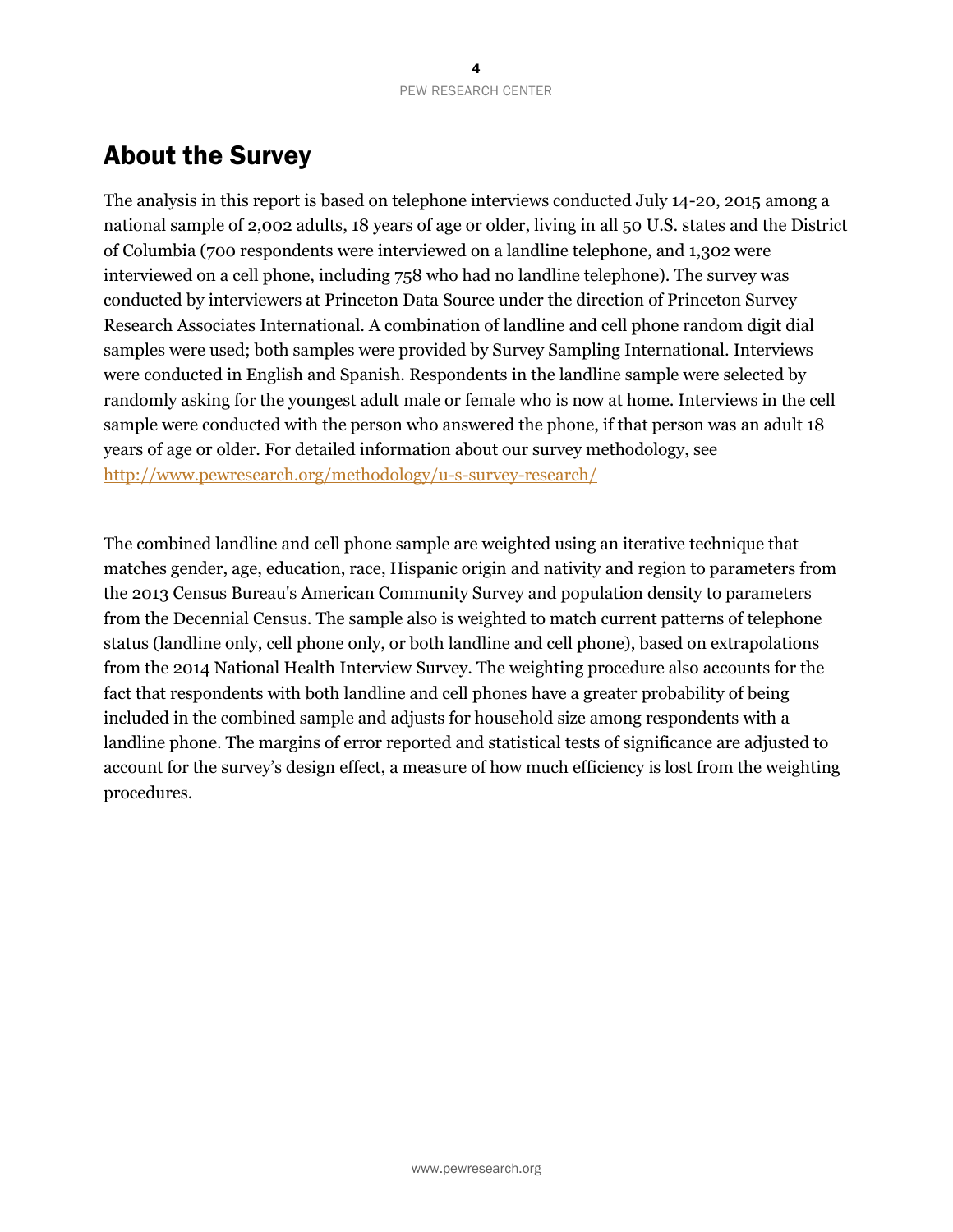| Group        | <b>Unweighted</b><br>sample size | Plus or minus         |
|--------------|----------------------------------|-----------------------|
| Total sample | 2.002                            | 2.5 percentage points |
| Republican   | 462                              | 5.2 percentage points |
| Democrat     | 643                              | 4.4 percentage points |
| Independent  | 796                              | 4.0 percentage points |

The following table shows the unweighted sample sizes and the error attributable to sampling that would be expected at the 95% level of confidence for different groups in the survey:

Sample sizes and sampling errors for other subgroups are available upon request.

In addition to sampling error, one should bear in mind that question wording and practical difficulties in conducting surveys can introduce error or bias into the findings of opinion polls.

Pew Research Center is a nonprofit, tax-exempt 501(c)(3) organization and a subsidiary of The Pew Charitable Trusts, its primary funder.

© Pew Research Center, 2015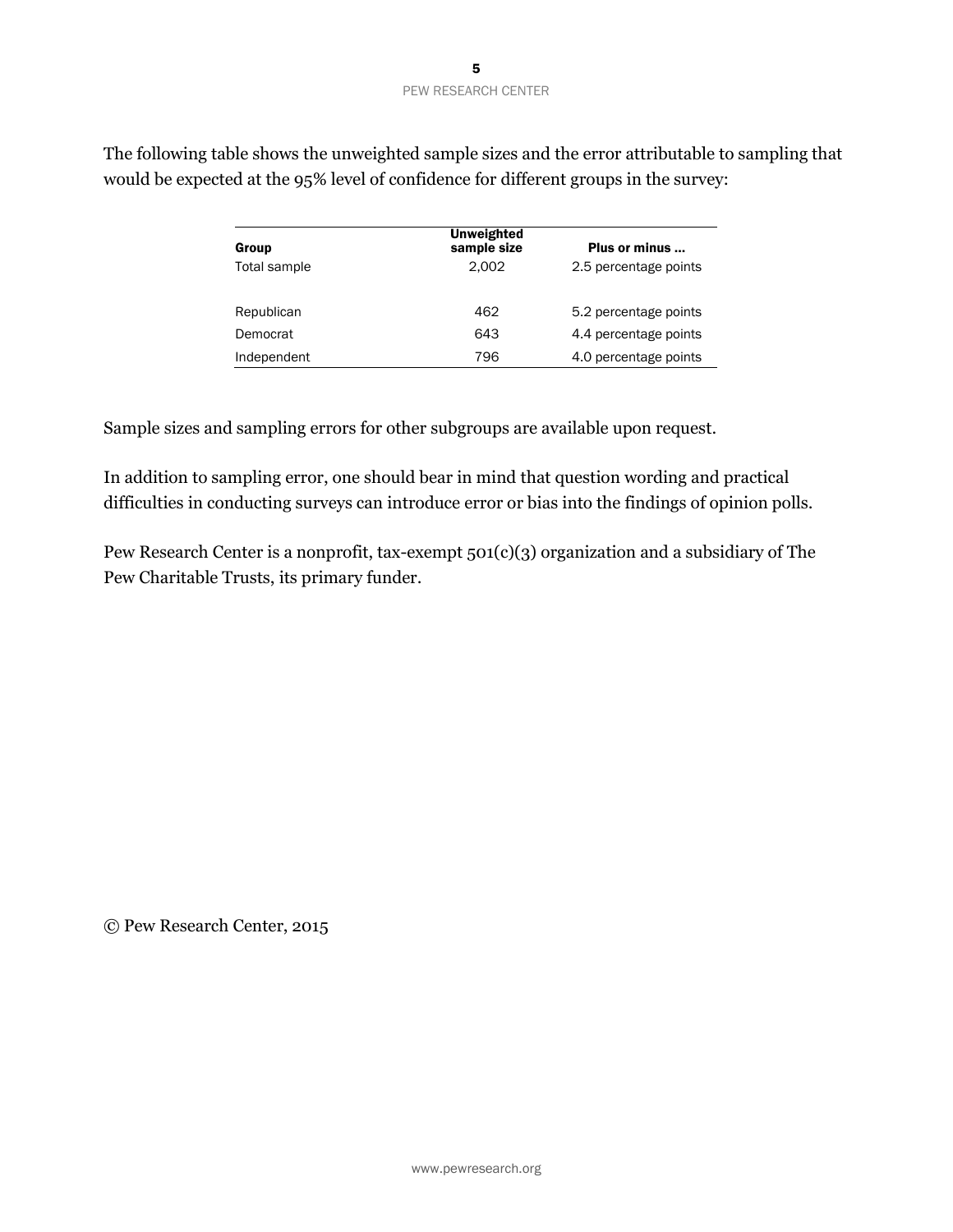#### **PEW RESEARCH CENTER JULY 2015 POLITICAL SURVEY FINAL TOPLINE JULY 14-20, 2015 N=2,002**

#### **QUESTIONS 1-2, 9-14, 21b-c, 25, 34-38, 45-50, 54-56, 57b-e, 58-59, 61-65 HELD FOR FUTURE RELEASE**

#### **NO QUESTIONS 3-8, 15-20, 21a, 22-24, 26-33, 39-44, 51-53, 57a, 60, 66-74**

#### **ASK ALL:**

Next,<br>Q.75 All in all, do you approve or disapprove of the U.S. re-establishing diplomatic relations with Cuba?

| Jul 14-20 |                           | Jan 7-11 |
|-----------|---------------------------|----------|
| 2015      |                           | 2015     |
| 73        | Approve                   | 63       |
| 20        | Disapprove                | 28       |
|           | Don't know/Refused (VOL.) | q        |

#### **TREND FOR COMPARISON:**

*Do you favor or oppose re-establishing U.S. diplomatic relations with Cuba?<sup>1</sup>*

|                         |       |        | (VOL.) |
|-------------------------|-------|--------|--------|
|                         | Favor | Oppose | DK/Ref |
| April, 2009 (Gallup)    | 60    | 30     | 11     |
| Mar 9-12, 2009          | 52    | 33     | 15     |
| February, 2008 (Gallup) | 61    | 29     | 10     |
| December, 2006 (Gallup) | 67    | 27     | 6      |
| March, 2004 (Gallup)    | 55    | 38     | 7      |
| May, 2002 (Gallup)      | 55    | 37     | 8      |
| October, 2000 (Gallup)  | 56    | 35     | 9      |
| May, 2000 (Gallup)      | 57    | 36     | 7      |
| May, 1999 (Gallup)      | 71    | 25     | 4      |
| March, 1999 (Gallup)    | 67    | 27     | 6      |
| April, 1996 (Gallup)    | 40    | 49     | 11     |
| March, 1977 (Gallup)    | 53    | 32     | 15     |
| October, 1974 (Gallup)  | 63    | 37     | 0      |

#### **ASK ALL:**

Q.76 And, would you favor or oppose the U.S. ending its trade embargo against Cuba, which would allow U.S. companies to do business in Cuba and Cuban companies to do business in the U.S.?

| Jul 14-20 |                           | Jan 7-11 |
|-----------|---------------------------|----------|
| 2015      |                           | 2015     |
| 72        | Favor                     | 66       |
| 24        | Oppose                    | 28       |
|           | Don't know/Refused (VOL.) | 5        |

 $\overline{a}$ 1

In March 2009 the question was asked as a list item: "All in all, do you strongly favor, favor, oppose or strongly oppose re-establishing U.S. diplomatic relations with Cuba?" In Oct. 2000, May 2000, May 1999 and April 1996 question was worded: "Suppose that on election day this year you could vote on key issues as well as candidates. Please tell me whether you would vote for or against each one of the following propositions. Would you vote – for or against reestablishing U.S. diplomatic relations with Cuba?" In March 1977, question was worded: "Do you think diplomatic relations with Cuba should or should not be re-established?" In October 1974 question was worded: "Suppose that on election day, Nov. 5, you could vote on key issues as well as candidates. Please tell me how you would vote on each of these 14 propositions. Diplomatic relations with Cuba should or should not be re-established?"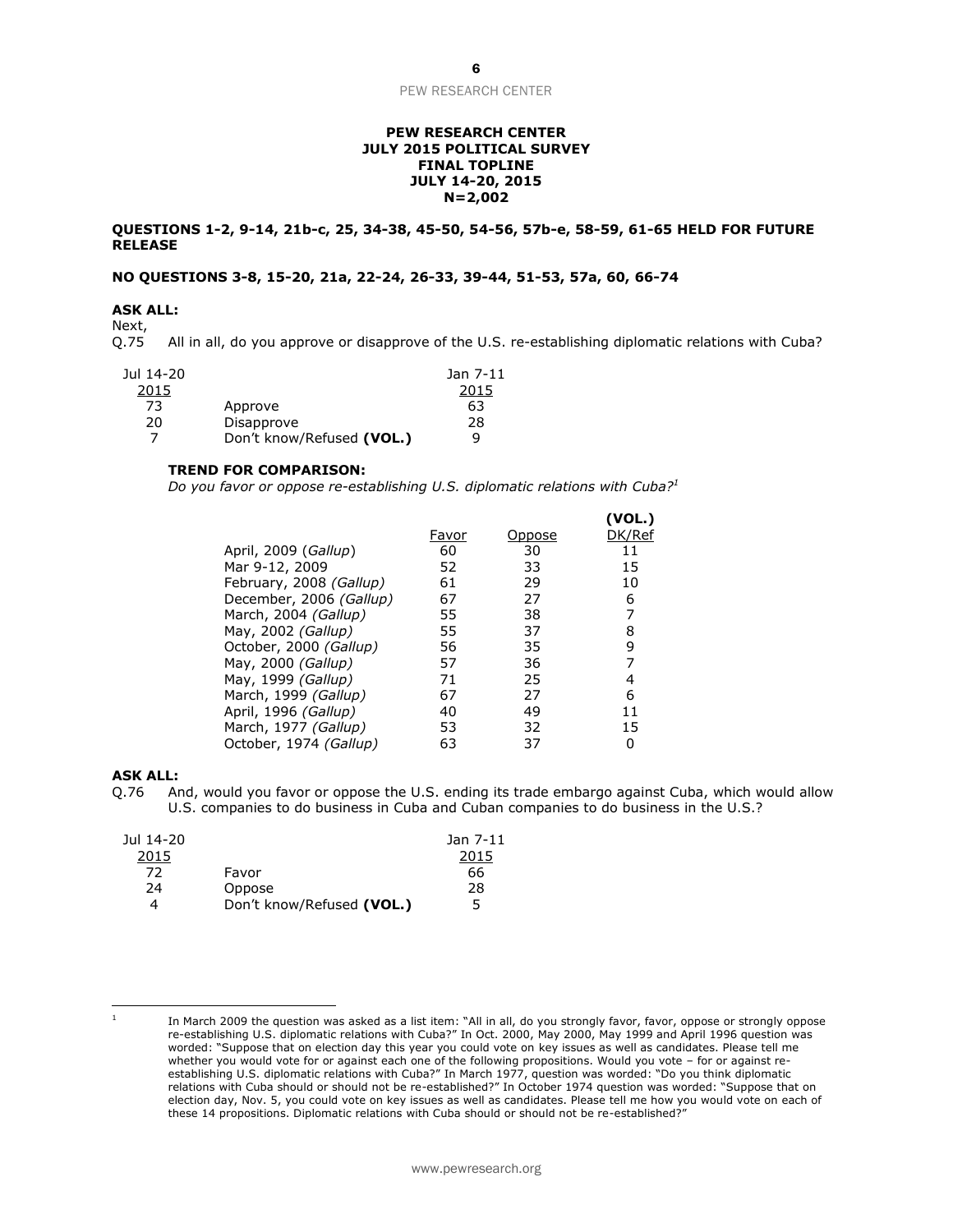#### **QUESTION 76 TREND FOR COMPARISON CONTINUED…**

#### **TREND FOR COMPARISON:**

*Apart from their diplomatic relations, do you favor or oppose the United States government ending its trade embargo against Cuba?*

|                                     |       |        | (VOL.) |
|-------------------------------------|-------|--------|--------|
|                                     | Favor | Oppose | DK/Ref |
| Apr 20-21, 2009 (Gallup)            | 51    | 36     | 13     |
| May 20-22, 2002 (Gallup)            | 50    | 38     | 12     |
| May 5-7, 2000 (Gallup) <sup>2</sup> | 48    | 42     | 10     |
| May 7-9, 1999 (Gallup)              | 51    | 42     | 7      |
| Mar 19-21, 1999 (Gallup)            | 51    | 39     | 10     |

#### **ASK ALL:**

Q.77 Over the next several years, do you think Cuba will become more democratic, less democratic, or will it be about the same as it is now?

| Jul 14-20 |                             | Jan 7-11 |
|-----------|-----------------------------|----------|
| 2015      |                             | 2015     |
| 43        | More democratic             | 32       |
| 3         | Less democratic             | 3        |
| 49        | About the same as it is now | 60       |
| 5.        | Don't know/Refused (VOL.)   | 5        |

#### **NO QUESTIONS 78-80**

#### **QUESTIONS 81-84 HELD FOR FUTURE RELEASE**

#### **ASK ALL:**

PARTY In politics TODAY, do you consider yourself a Republican, Democrat, or independent? **ASK IF INDEP/NO PREF/OTHER/DK/REF (PARTY=3,4,5,9):**

PARTYLN As of today do you lean more to the Republican Party or more to the Democratic Party?

|                      |            |          |                        | (VOL.)         | (VOL.) |        |      |      |
|----------------------|------------|----------|------------------------|----------------|--------|--------|------|------|
|                      |            |          |                        | No             | Other  | (VOL.) | Lean | Lean |
|                      | Republican | Democrat | Independent preference |                | party  | DK/Ref | Rep  | Dem  |
| Jul 14-20, 2015      | 22         | 32       | 41                     | 4              | $\ast$ | 1      | 15   | 19   |
| May 12-18, 2015      | 24         | 32       | 38                     | 3              | 1      | 2      | 15   | 18   |
| Mar 25-29, 2015      | 25         | 30       | 39                     | 4              | $\ast$ | 2      | 15   | 17   |
| Feb 18-22, 2015      | 24         | 31       | 38                     | 4              | 1      | 1      | 18   | 17   |
| Jan 7-11, 2015       | 21         | 30       | 44                     | 3              | 1      | 1      | 19   | 18   |
| Dec 3-7, 2014        | 24         | 31       | 39                     | 3              | 1      | 2      | 17   | 17   |
| Nov 6-9, 2014        | 27         | 32       | 36                     | $\overline{2}$ | $\ast$ | 1      | 15   | 16   |
| Oct 15-20, 2014      | 24         | 33       | 38                     | 4              | $\ast$ | 1      | 13   | 17   |
| Sep 2-9, 2014        | 24         | 33       | 38                     | 3              | 1      | 2      | 15   | 15   |
| Aug 20-24, 2014      | 24         | 31       | 37                     | $\overline{4}$ | 1      | 4      | 15   | 16   |
| Jul 8-14, 2014       | 25         | 34       | 37                     | $\overline{2}$ | 1      | 1      | 16   | 15   |
| <b>Yearly Totals</b> |            |          |                        |                |        |        |      |      |
| 2014                 | 23.2       | 31.5     | 39.5                   | 3.1            | .7     | 2.0    | 16.2 | 16.5 |
| 2013                 | 23.9       | 32.1     | 38.3                   | 2.9            | .5     | 2.2    | 16.0 | 16.0 |
| 2012                 | 24.7       | 32.6     | 36.4                   | 3.1            | .5     | 2.7    | 14.4 | 16.1 |
| 2011                 | 24.3       | 32.3     | 37.4                   | 3.1            | .4     | 2.5    | 15.7 | 15.6 |
| 2010                 | 25.2       | 32.7     | 35.2                   | 3.6            | .4     | 2.8    | 14.5 | 14.1 |
| 2009                 | 23.9       | 34.4     | 35.1                   | 3.4            | .4     | 2.8    | 13.1 | 15.7 |
| 2008                 | 25.7       | 36.0     | 31.5                   | 3.6            | .3     | 3.0    | 10.6 | 15.2 |
| 2007                 | 25.3       | 32.9     | 34.1                   | 4.3            | .4     | 2.9    | 10.9 | 17.0 |
| 2006                 | 27.8       | 33.1     | 30.9                   | 4.4            | .3     | 3.4    | 10.5 | 15.1 |

 $\frac{1}{2}$ 

In May 2000, May 1999 and March 1999 question was worded: "Suppose that on election day this year you could vote on key issues as well as candidates. Please tell me whether you would vote for or against each one of the following propositions. Would you vote - for or against ending the U.S. trade embargo with Cuba?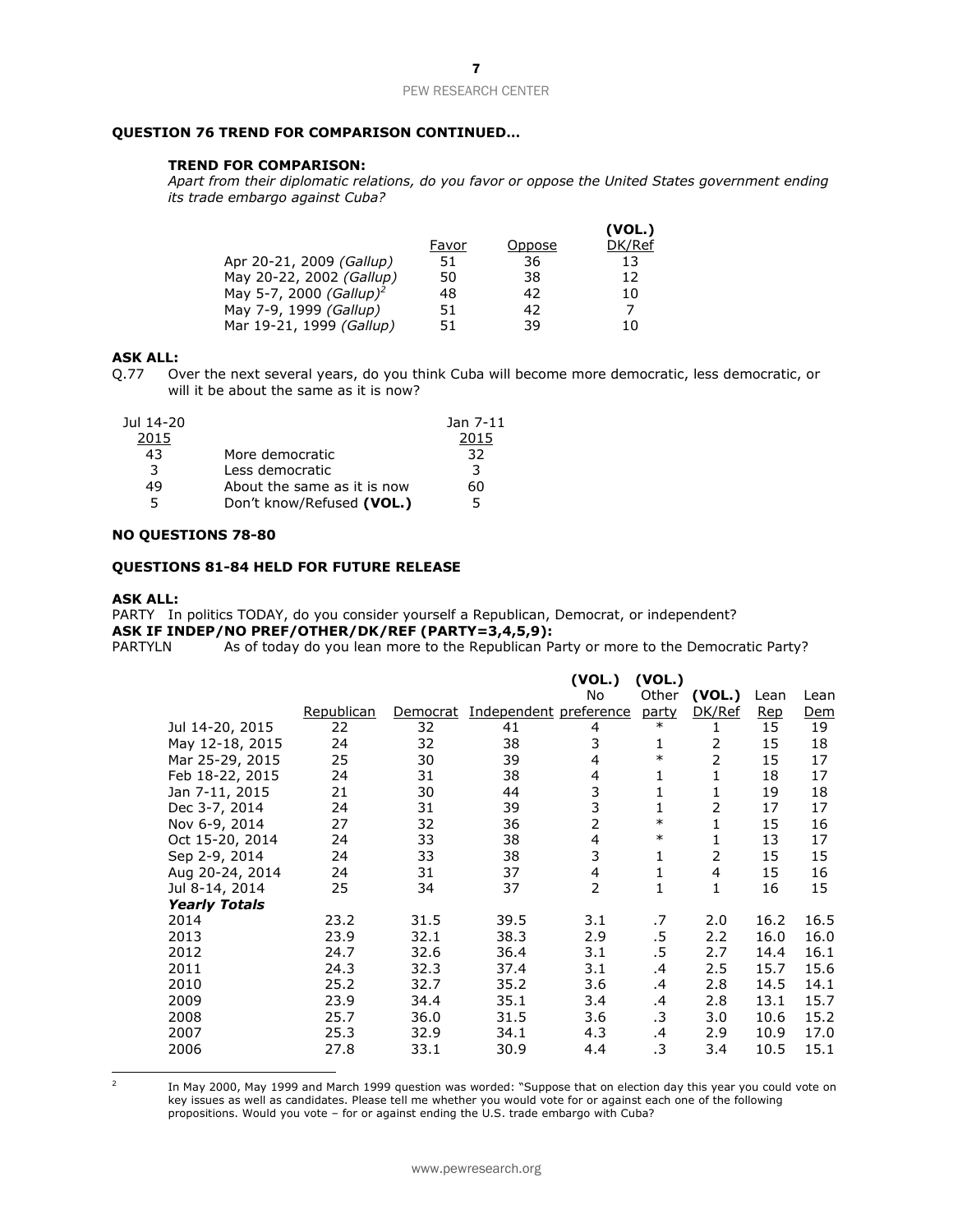#### **PARTY/PARTYLN CONTINUED…**

| , ART LER CORTEROLD |            |          |                        |              |        |        |      |            |
|---------------------|------------|----------|------------------------|--------------|--------|--------|------|------------|
|                     |            |          |                        |              | (VOL.) |        |      |            |
|                     |            |          |                        | No           | Other  | (VOL.) | Lean | Lean       |
|                     | Republican | Democrat | Independent preference |              | party  | DK/Ref | Rep  | <u>Dem</u> |
| 2005                | 29.3       | 32.8     | 30.2                   | 4.5          | .3     | 2.8    | 10.3 | 14.9       |
| 2004                | 30.0       | 33.5     | 29.5                   | 3.8          | .4     | 3.0    | 11.7 | 13.4       |
| 2003                | 30.3       | 31.5     | 30.5                   | 4.8          | .5     | 2.5    | 12.0 | 12.6       |
| 2002                | 30.4       | 31.4     | 29.8                   | 5.0          | .7     | 2.7    | 12.4 | 11.6       |
| 2001                | 29.0       | 33.2     | 29.5                   | 5.2          | .6     | 2.6    | 11.9 | 11.6       |
| 2001 Post-Sept 11   | 30.9       | 31.8     | 27.9                   | 5.2          | .6     | 3.6    | 11.7 | 9.4        |
| 2001 Pre-Sept 11    | 27.3       | 34.4     | 30.9                   | 5.1          | .6     | 1.7    | 12.1 | 13.5       |
| 2000                | 28.0       | 33.4     | 29.1                   | 5.5          | .5     | 3.6    | 11.6 | 11.7       |
| 1999                | 26.6       | 33.5     | 33.7                   | 3.9          | .5     | 1.9    | 13.0 | 14.5       |
| 1998                | 27.9       | 33.7     | 31.1                   | 4.6          | .4     | 2.3    | 11.6 | 13.1       |
| 1997                | 28.0       | 33.4     | 32.0                   | 4.0          | .4     | 2.3    | 12.2 | 14.1       |
| 1996                | 28.9       | 33.9     | 31.8                   | 3.0          | .4     | 2.0    | 12.1 | 14.9       |
| 1995                | 31.6       | 30.0     | 33.7                   | 2.4          | .6     | 1.3    | 15.1 | 13.5       |
| 1994                | 30.1       | 31.5     | 33.5                   | 1.3          | $-$    | 3.6    | 13.7 | 12.2       |
| 1993                | 27.4       | 33.6     | 34.2                   | 4.4          | 1.5    | 2.9    | 11.5 | 14.9       |
| 1992                | 27.6       | 33.7     | 34.7                   | 1.5          | 0      | 2.5    | 12.6 | 16.5       |
| 1991                | 30.9       | 31.4     | 33.2                   | $\mathbf{0}$ | 1.4    | 3.0    | 14.7 | 10.8       |
| 1990                | 30.9       | 33.2     | 29.3                   | 1.2          | 1.9    | 3.4    | 12.4 | 11.3       |
| 1989                | 33         | 33       | 34                     |              |        |        |      |            |
| 1987                | 26         | 35       | 39                     |              |        |        |      |            |
|                     |            |          |                        |              |        |        |      |            |

# **ASK ALL:**<br>TEAPARTY2

TEAPARTY2 From what you know, do you agree or disagree with the Tea Party movement, or don't you have an opinion either way?

|                          |       |          |            | (VOL.)         |                | Not               |
|--------------------------|-------|----------|------------|----------------|----------------|-------------------|
|                          |       |          | No opinion | Haven't        | (VOL.)         | heard of/         |
|                          | Agree | Disagree | either way | heard of       | <b>Refused</b> | <u>DК</u>         |
| Jul 14-20, 2015          | 15    | 27       | 55         | 2              | 1              | $\qquad \qquad -$ |
| Jan 7-11, 2015           | 17    | 27       | 52         | $\overline{2}$ | 1              |                   |
| Jan 23-Mar 16, 2014      | 18    | 28       | 51         | $\mathbf{1}$   | 2              |                   |
| Oct 9-13, 2013           | 19    | 32       | 46         | $\overline{2}$ | $\overline{2}$ |                   |
| Jul 17-21, 2013          | 18    | 25       | 52         | 4              | 1              |                   |
| Jun 12-16, 2013          | 22    | 29       | 46         | 2              | 2              |                   |
| May 23-26, 2013          | 17    | 20       | 56         | 3              | 4              |                   |
| Feb 14-17, 2013          | 19    | 26       | 52         | 2              | 1              |                   |
| Dec 5-9, 2012            | 18    | 29       | 50         | $\overline{2}$ | 1              |                   |
| Oct 31-Nov 3, 2012 (RVs) | 19    | 29       | 47         | $\mathbf{1}$   | 3              |                   |
| Oct 4-7, 2012            | 19    | 25       | 52         | 2              | 2              |                   |
| Sep 12-16, 2012          | 18    | 26       | 53         | $\overline{2}$ | $\overline{2}$ |                   |
| Jul 16-26, 2012          | 16    | 27       | 54         | $\overline{2}$ | 1              |                   |
| Jun 28-Jul 9, 2012       | 19    | 27       | 49         | 3              | 2              |                   |
| Jun 7-17, 2012           | 21    | 25       | 52         | $\overline{2}$ | 1              |                   |
| May 9-Jun 3, 2012        | 16    | 25       | 54         | 2              | 3              |                   |
| Apr 4-15, 2012           | 20    | 26       | 50         | 3              | 2              |                   |
| Mar 7-11, 2012           | 19    | 29       | 48         | $\overline{2}$ | 2              |                   |
| Feb 8-12, 2012           | 18    | 25       | 53         | 2              | $\overline{2}$ |                   |
| Jan 11-16, 2012          | 20    | 24       | 52         | $\overline{2}$ | $\overline{2}$ |                   |
| Jan 4-8, 2012            | 18    | 25       | 52         | $\overline{2}$ | 3              |                   |
| Dec 7-11, 2011           | 19    | 27       | 50         | $\overline{2}$ | $\overline{2}$ |                   |
| Nov 9-14, 2011           | 20    | 27       | 51         | 1              | 1              |                   |
| Sep 22-Oct 4, 2011       | 19    | 27       | 51         | $\overline{2}$ | 1              |                   |
| Aug 17-21, 2011          | 20    | 27       | 50         | 1              | 1              |                   |
| Jul 20-24, 2011          | 20    | 24       | 53         | 1              | 1              |                   |
| Jun 15-19, 2011          | 20    | 26       | 50         | 3              | 2              |                   |
| May 25-30, 2011          | 18    | 23       | 54         | $\overline{2}$ | $\overline{2}$ |                   |
| Mar 30-Apr 3, 2011       | 22    | 29       | 47         | 1              | 1              | --                |